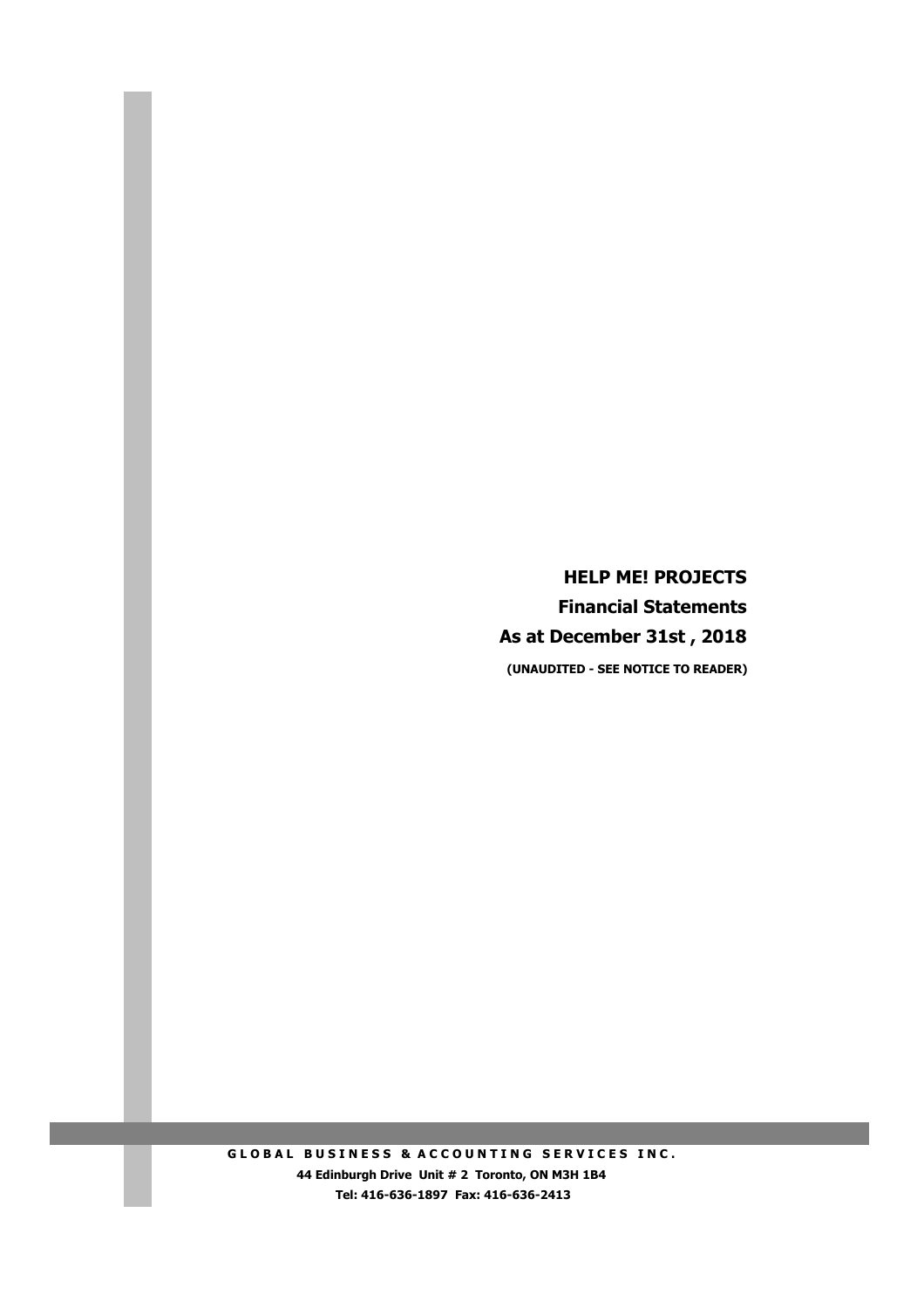## **GLOBAL BUSINESS & ACCOUNTING SERVICES INC.**

**44 Edinburgh Drive, Unit # 2 Toronto, Ontario M3H 1B4**

**Telephone: (416) 636-1897 Fax: (416) 636-2413**

## **NOTICE TO READER**

We have compiled the balance sheet of Help Me ! Projects, as at December 31st, 2018 and the statements of Receipts and Disbursments for the period then ended from information provided by management. We have not audited or otherwise attempted to verify the accuracy and completeness of such information. Readers are cautioned that these statements may not be appropriate for their purposes.

Damons

**May 17th, 2019 Services Inc.**

**Toronto, Ontario Global Business & Accounting**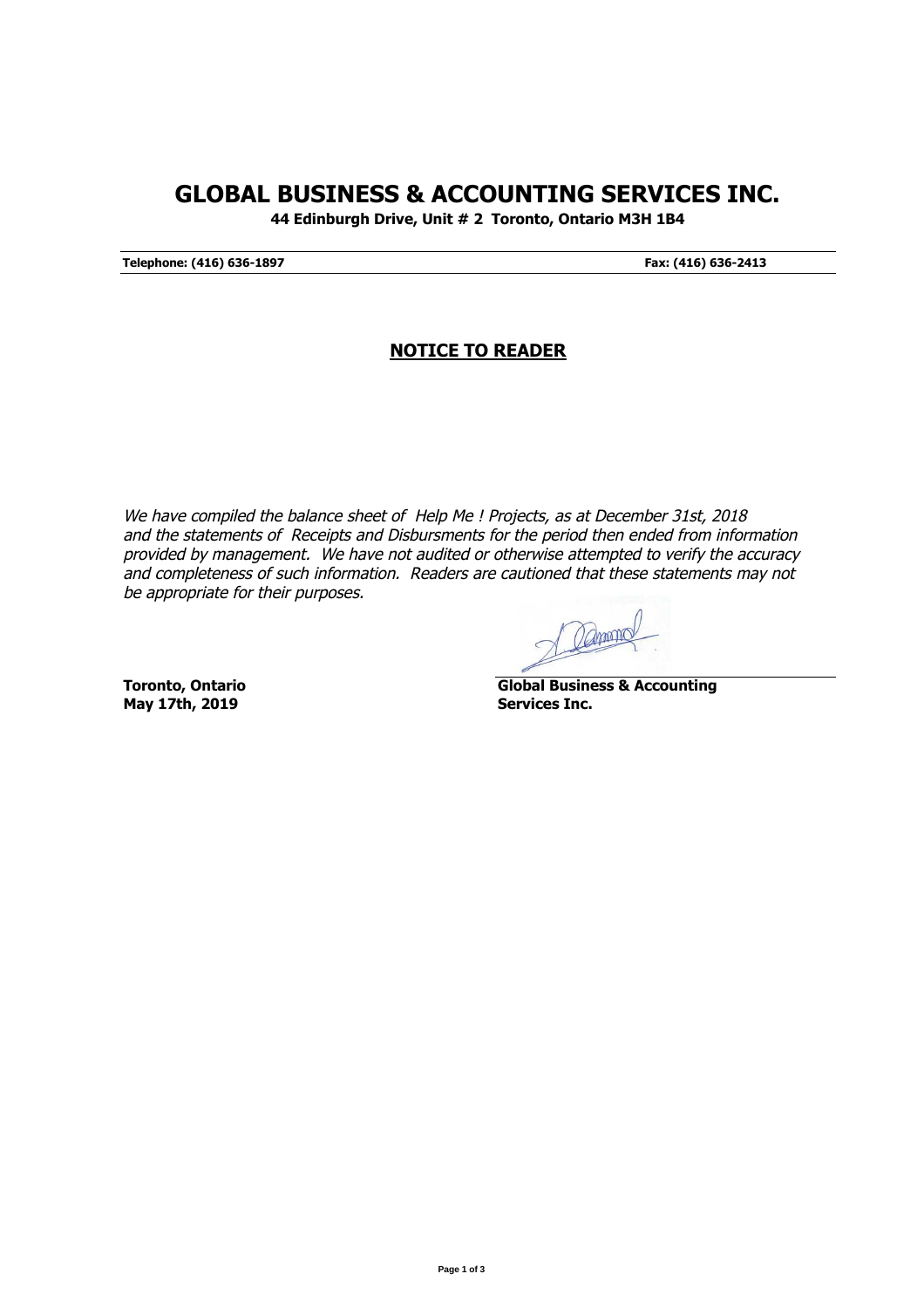## **HELP ME! PROJECTS BALANCE SHEET AS AT December 31st, 2018 (UNAUDITED - SEE NOTICE TO READER)**

|                                                 | 2018          |        | 2017 |       |
|-------------------------------------------------|---------------|--------|------|-------|
| <b>ASSETS</b>                                   |               |        |      |       |
| <b>Current</b>                                  |               |        |      |       |
| <b>Bank</b>                                     | \$            | 18,742 | \$   | 9,731 |
| HST rebate receivable                           | \$            | 1,253  | \$   |       |
|                                                 | \$            | 19,995 | \$   | 9,731 |
| <b>LIABILITIES</b>                              |               |        |      |       |
| <b>Current</b>                                  |               |        |      |       |
|                                                 | \$            | ۰      | \$   |       |
| <b>EQUITY</b>                                   |               |        |      |       |
| Accumulated Excess of Revenue Over Expenditures | $\frac{1}{2}$ | 19,995 | \$   | 9,731 |
|                                                 | $\clubsuit$   | 19,995 | \$   | 9,731 |
|                                                 | \$            | 19,995 | \$   | 9,731 |